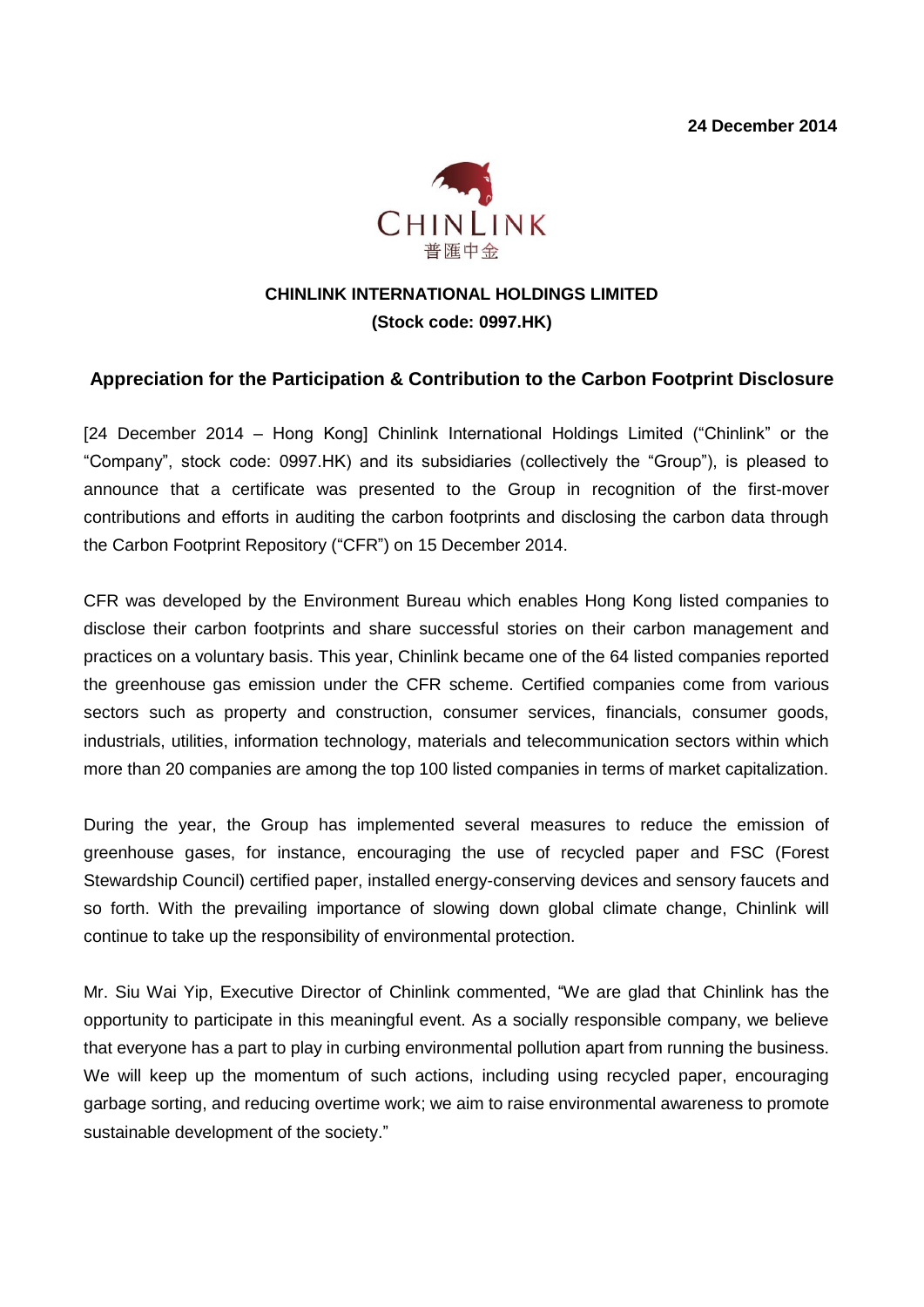

Ms. LAM Suk Ling, Shirley (Right 1), Chief Financial Officer and Executive Director of Chinlink International Holdings Limited received the certificate from Mr. WONG Kam Sing (Right 4), Secretary for the Environment.

*- END –*

### **About Chinlink International Holdings Limited**

Chinlink International Holdings Limited engages in the provision of interior decoration work, including interior design and renovation services, and the trading of furniture and fixtures in Hong Kong and Macau. The Group has also successfully rolled out financial and logistics services, providing a host of value-added services.